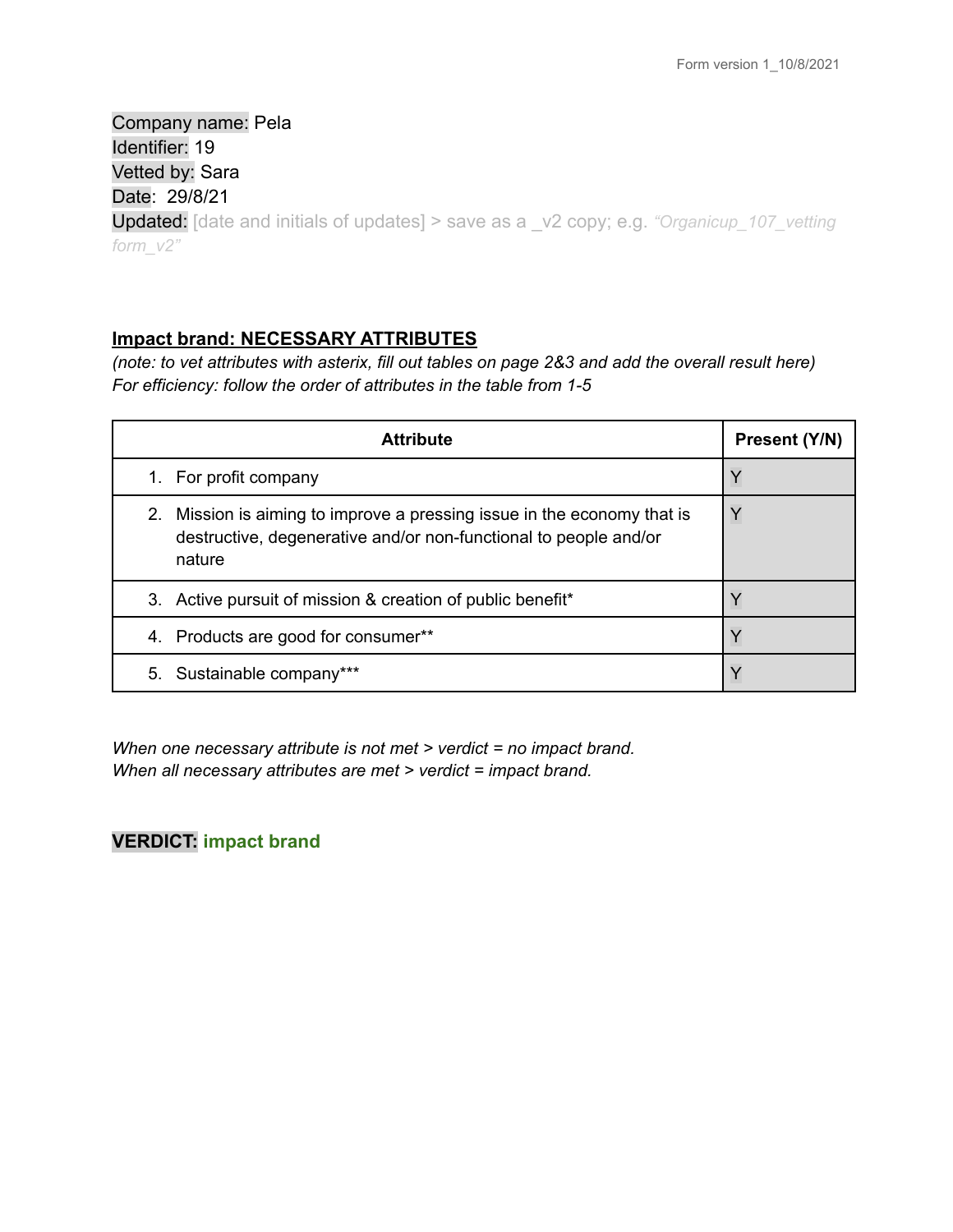# **\*Active pursuit of mission & creation of public benefit**

MISSION: Our goal is to remove 1 billion pounds of plastic from the waste stream by 2028.

*There are several combinations of how a brand can pursue its mission actively and earn a 'tick' in the public benefit creation box. Please rate each present attribute with points to indicate its strength. The sum of points must reach the threshold of 40 for the brand to be deemed an 'active public benefit creator'.*

| <b>Attribute</b>                                                | Present (Y/N)<br>and (points) | <b>Strength (points)</b>                                                                                                                 |
|-----------------------------------------------------------------|-------------------------------|------------------------------------------------------------------------------------------------------------------------------------------|
| PBC company structure                                           | N                             | 50 [legally backed public<br>benefit creation]                                                                                           |
| <b>B-corporation</b>                                            | 30                            | 30 [high effort and<br>expensive; shows readiness<br>to become a PBC<br>(depending on the state of<br>incorporation)]                    |
| Own projects working towards accomplishing mission              | N                             | 30-40 [medium-high effort]                                                                                                               |
| Donation of products to achieve mission                         |                               | 20-40 [depending on<br>amount donated relative to<br>company size; relatively<br>passive, yet can still create<br>strong public benefit] |
| Donation of money to other organisations solving the<br>mission | 20                            | 5-30 [depending on<br>amount donated relative to<br>company size, e.g. 1% For<br>the Planet =5 points;<br>passive]                       |
| Product is a tool to accomplish the mission                     | 30                            | 30 [product and mission are<br>aligned. Represents holistic<br>incorporation of mission,<br>unlikely to be just a 'token'.]              |
| Founder's personal connection to the mission                    | 5                             | 5                                                                                                                                        |

## Necessary minimum threshold for public benefit creation: 40 points

Public benefit points of this company: 85

Add links to sources used here:

impact/donations/memberships: <https://pelacase.com/sustainability-strategy/our-impact>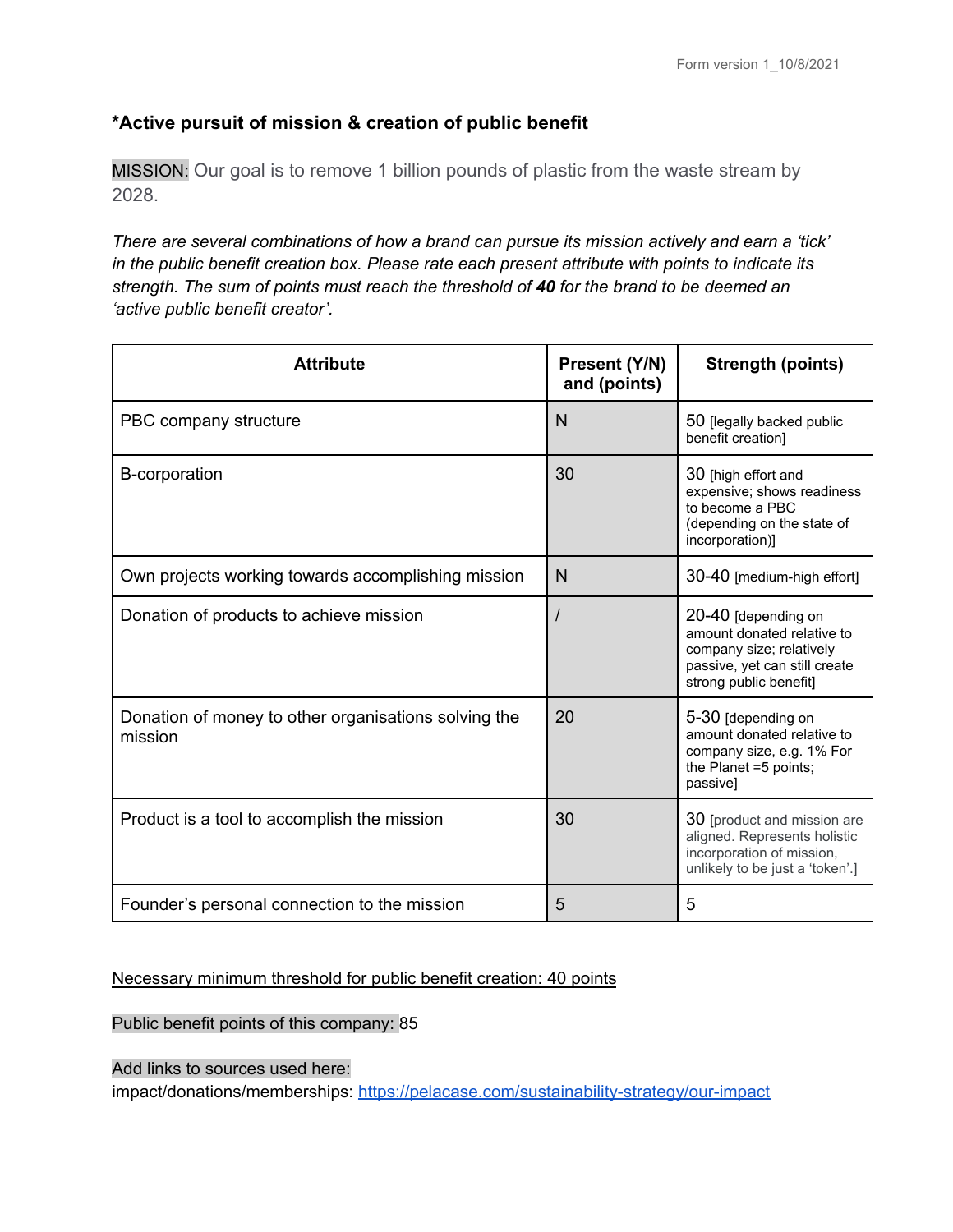## **\*\*Products that provide sustainable value for consumer:**

*Add either Y or N in each grey field.*

Supporting tool for rating: Investigate if customer satisfaction is high *(e.g. reviews are at good on different platforms; genuine, unpaid posts about the performance of the product on social media)*

| <b>Attribute</b>                                                        | Present (Y/N) | <b>Necessary</b> |
|-------------------------------------------------------------------------|---------------|------------------|
| Utilitarian immediate benefit for consumer (high<br>performing product) | $\checkmark$  | Yes              |
| Long term benefit(s) for consumer                                       |               | Yes              |
| Materials considered safe according to current<br>scientific standards  |               | Yes              |
| Functional design & aesthetic                                           |               | Yes              |
| No premium pricing/overpriced                                           |               | Yes              |

## Add links to sources used here:

#### Pela Case:

[https://pelacase.com/products/honey-bee-edition-eco-friendly-iphone-12-pro-max-case?collectio](https://pelacase.com/products/honey-bee-edition-eco-friendly-iphone-12-pro-max-case?collectionPageRank=1&collectionPageHadFilters=false) [nPageRank=1&collectionPageHadFilters=false](https://pelacase.com/products/honey-bee-edition-eco-friendly-iphone-12-pro-max-case?collectionPageRank=1&collectionPageHadFilters=false)

Habitat by Pela: <https://habitatbotanicals.com/products/deodorant> Barxby by Pela:<https://barxby.com/collections/barxby-balms>

## *Optional for this step (necessary once deemed impact brand):*

**Benefit for the consumer now:** (e.g., fresh, clean water; reduced laundry drying times) **Benefit for the consumer long-term:** (e.g., reduced risk of a specific health benefit; save money)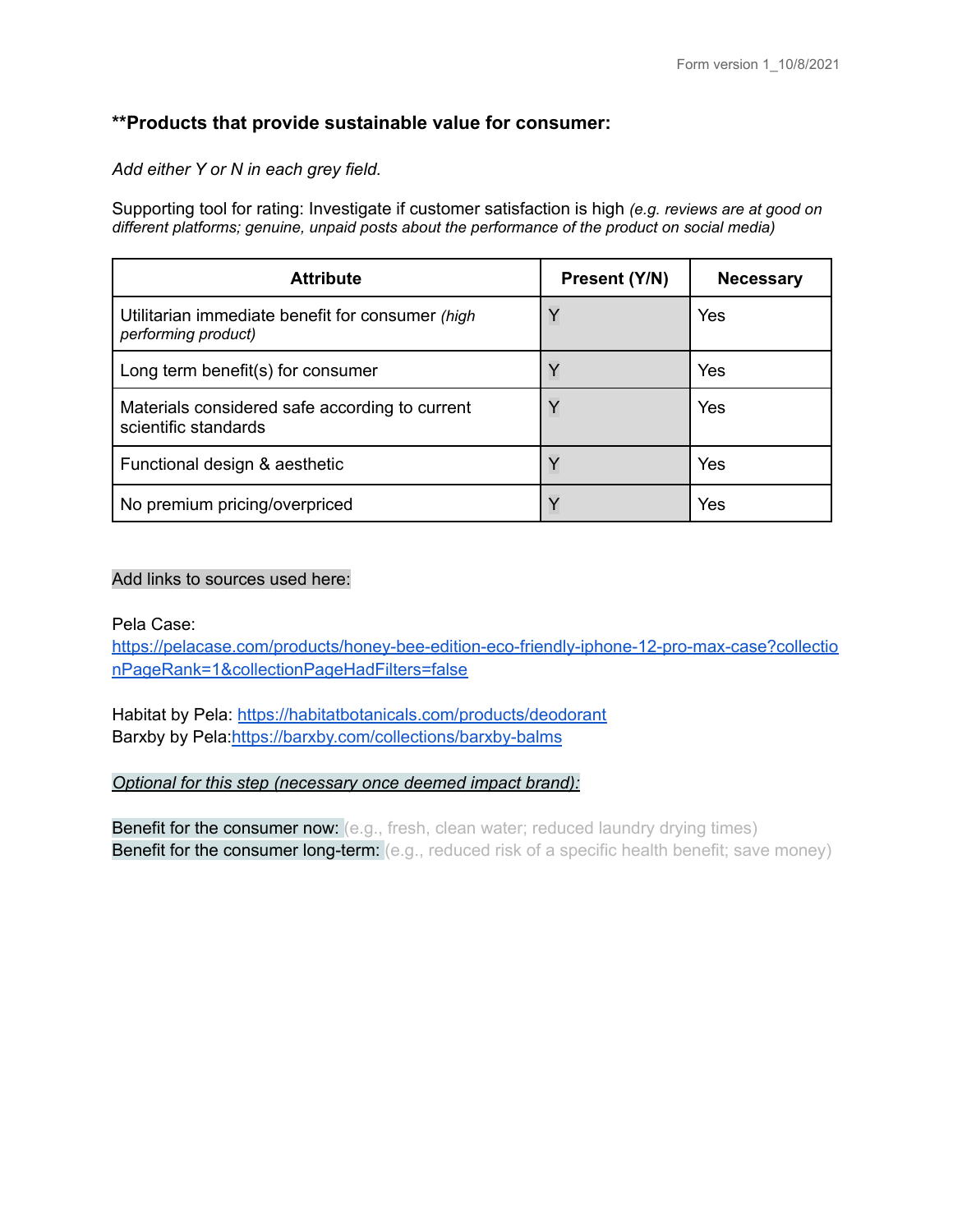# **\*\*\*Sustainable company & sustainable production:**

*Please rate each attribute with the according points to indicate its strength. For the brand to be deemed a 'Sustainable company':*

- *● The sum of points must reach the threshold of 30 points in total, and*
- *● at least a score of 10 for 'transparency' and*
- *● at least 5 points in each of the other domains (colors).*

Add as much info as necessary to each attribute; discuss the choice of points in the table or in *comments where appropriate.*

*<sup>+</sup> Strength: 5 = good; 10 = intermediate; 20 = strong; 30 = law-enforced/certified*

| <b>Attributes influencing sustainability</b>                                                                                                                                                                                                                                                                  | Present (Y/N) &<br>name which +<br>(points)                                                                                                                                                       | Strength <sup>+</sup> |
|---------------------------------------------------------------------------------------------------------------------------------------------------------------------------------------------------------------------------------------------------------------------------------------------------------------|---------------------------------------------------------------------------------------------------------------------------------------------------------------------------------------------------|-----------------------|
| Materials: The materials or processes used reduce pressure on<br>the environment compared to other mass-adopted alternatives<br>(e.g. waste-reduction, CO2 reduction, reducing dependency on crude<br>oil)                                                                                                    | 20<br>https://cdn.shopify.com/s<br>/files/1/0078/1032/files/FI<br>axstic V1 and Pela Ca<br>se V1 - Sept 2020.pdf<br>$?v=1602025399$                                                               | $5 - 20$              |
| Materials: The materials are not raw materials, but e.g.<br>recycled and/or don't deplete 'resources pool' (e.g. latex<br>harvested from living trees)                                                                                                                                                        | $\prime$                                                                                                                                                                                          | 5                     |
| Materials: The products/materials are recyclable, compostable<br>or degrade harmlessly in the appropriate environment (i.e., don't<br>go to landfill)                                                                                                                                                         | 5 [compostable<br>cases, and Pela 360<br>program]                                                                                                                                                 | 5                     |
| Operations: Emissions, waste and other negative externalities<br>created by the company's operations are tracked and reduced<br>or offset                                                                                                                                                                     | 15<br>[https://cdn.shopify.com/<br>s/files/1/0078/1032/files/<br>Pela s 2020 Carbon F<br>ootprint - Summary 03.<br>29.21 1.pdf?v=1624648<br>9051<br>https://www.climateneutr<br>al.org/brand/pela | $5 - 20$              |
| Operations: The company puts effort towards using some of<br>the industry's safest available processes possible, especially in<br>manufacturing; and reasons are given (e.g. harsh chemicals used<br>in production of viscose are recycled and neutralised appropriately<br>before released into waste water) | 5                                                                                                                                                                                                 | $5 - 10$              |
| Operations: The company puts effort towards reducing<br>packaging and other externalities in their presentation and<br>transportation of products                                                                                                                                                             | 10                                                                                                                                                                                                | $5 - 10$              |